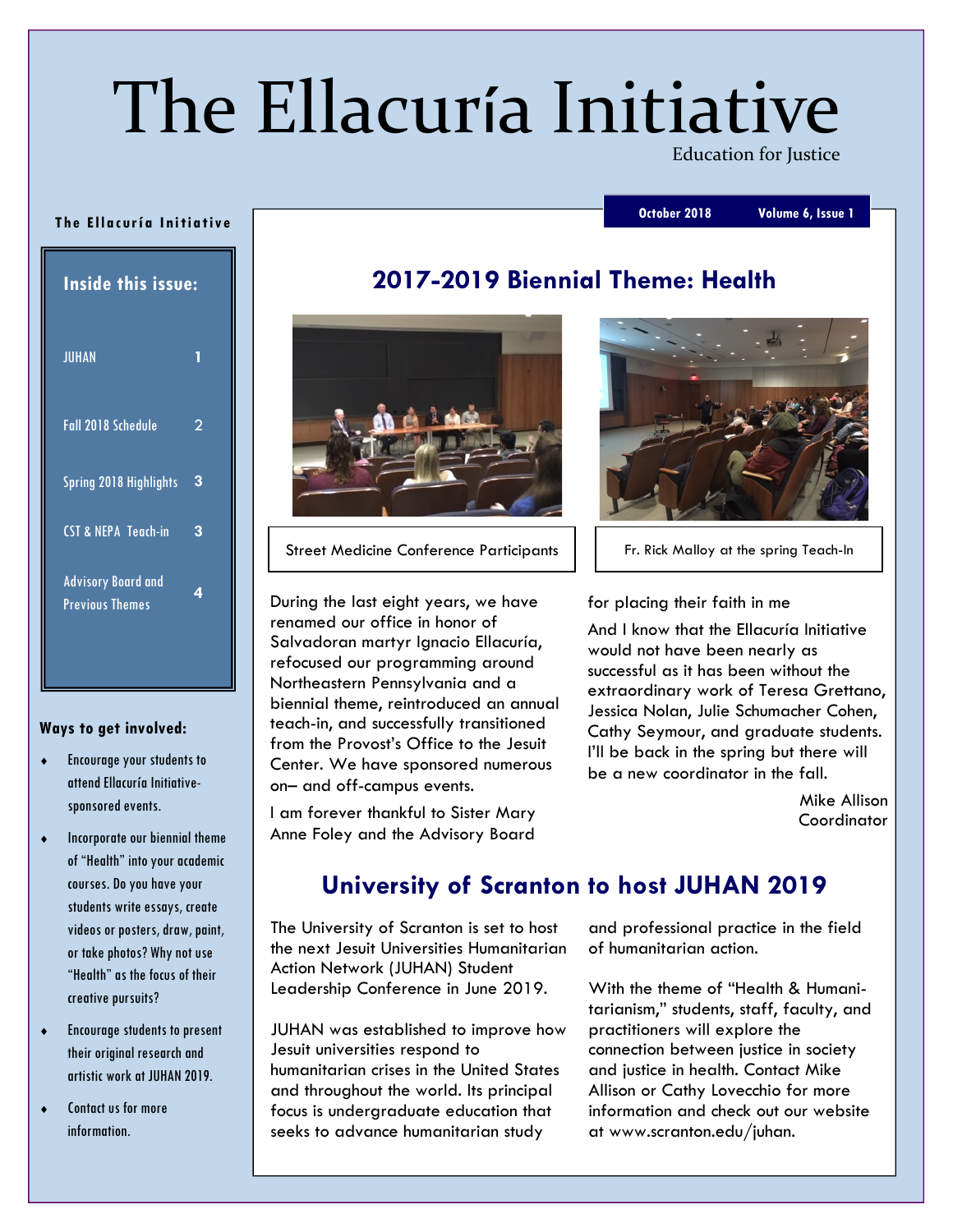October: Events to celebrate Salvadoran Archbishop Oscar Romero's canonization.

Hayden Kristal: Reschedule (TBA)

October 23: Co-sponsor of H.E. Archbishop Bernardito Auza, Apostolic Nuncio and Permanent Observer of the Holy See to the United Nations, presentation on "Global Migration: Shared Responsibility and Solidarity." 6:30 PM in McIlhenny Ballroom.

# Fall 2018 Events

October 26: Parsa Sanjana, MPH, Deputy Director, Program Management, Linkages Across the Continuum of HIV Services for Key Populations Affected by HIV. Presentation at 1:00PM in AMH 212. Coffee chat at 3:00PM on TDC 2nd Floor.

October 29: John Feal and 9/11 first responders will share their stories about serving at Ground Zero, including health complications that have affected

so many since 2001 (Zadroga Bill). 5pm in LSC 133.

November 3-5: The Ignatian Family Teach-In for Justice in Arlington, VA.

November 12: State of Scranton Seminar Series on Homelessness: A National Issue; A Local Reality. 11:30 a.m. – 1:00 PM in the Rose Room. RSVP to jessica.durkin@ scranton.edu or x4419.

## An Ignatian Response to Mass Incarceration

Matt Cuff, senior policy advisor of the Office of Justice and Ecology of the Jesuit Conference of Canada and the United States, spoke with University of Scranton students, staff, and faculty about how the Jesuit network and Catholic Church have been working to reform the criminal justice system.

A large number of local residents were in attendance as well.,

including his former Scranton Prep headmaster, Fr. Herb Keller.

As Senior Policy Advisor, Cuff advocates on domestic social justice issues including poverty, racism, criminal justice, juvenile justice and immigration. In addition, he works with U.S. and Canadian Jesuit institutions as they seek to advance the social justice mission of the Society of Jesus.



# How US Foreign Policy Helped Create Today's Central American Crisis

During the 2017-2018 academic year, Ellacuria Initiative Coordinator and Political Science Professor Mike Allison participated in the annual meeting of the Jesuit Migration Network of Central America and North America (RJM-CANA) in Mexico and regional meeting of its North American subgroup in D.C. He also lobbied on behalf of immigrants, especially in regards to DACA and TPS, with staff from the Senate offices of Pat Toomey, Jon Cornyn, and Rob Portman.

In March, he also presented on the causes of today's Central American migrant crisis and potential solutions with students at St. Peter's Prep in Jersey City.



St. Peter's Prep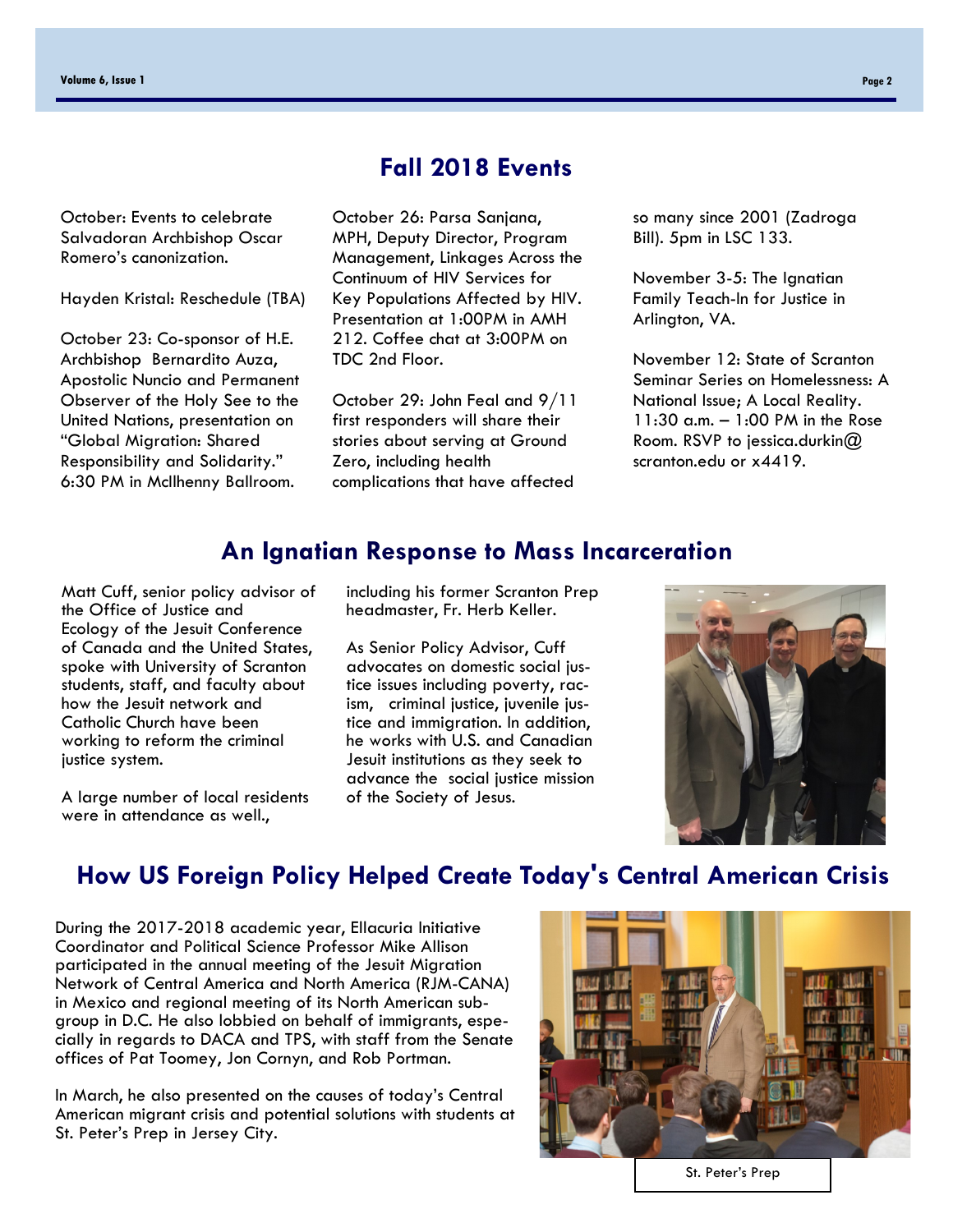# Spring 2018 Semester Recap

February 13: "But You're Black: The Overlooked Community of Scranton, Pennsylvania" by Glynis Johns. Co-sponsored by the Office of Multicultural Affairs and Political Science.

February 15: "Staying in the Struggle: Examining Social Justice Movements in America" by Cona Marshall. Co-sponsored by the Office of Multicultural Affairs and Political Science.

February 21: Book discussion by poet Martha Serpas. Co-sponsored by The Department of English and Theatre with support from the Jesuit Center, and Department of Theology.

March 8: "How will Scranton be the Healthiest Place in the Country?" State of Scranton Seminar led by Brian Ebersole, Senior Director of Springboard Health, Geisinger.

March/April: Co-sponsored three sessions of "Bursting our Political Bubbles: A Dialogue Across Differences."

March 27: Presentation on criminal justice reform by Matt Cuff, senior policy advisor of the Office of Justice and Ecology of the Jesuit Conference of Canada and the United States.

April 5: 23rd Annual Healthcare Symposium on "Population Health Management: Justice, Access, and Financial Implications."

April 26: Teach-in on Catholic Social Teaching and NEPA

# Catholic Social Teaching and NEPA

On April 26, over 200 University faculty, students, staff, and community members met for a day of reflection on how Catholic Social Teaching helps us to understand the challenges confronting Northeastern Pennsylvania and how we as a community of faith should respond.

Thanks to Will Cohen (Theology and Religious Studies), Jean Harris (Political Science), Gretchen Van Dyke (Political Science), Patrick Clark (Theology and Religious Studies), Cathy Seymour (Center for Service and Social Justice), Matthew Meyer (Philosophy), Teresa Grettano (English and Theatre), and Fr. Rick Malloy (University Chaplain) for leading lively discussions. Please let us know whether you are interested in participating in our spring teach-in on "Health."